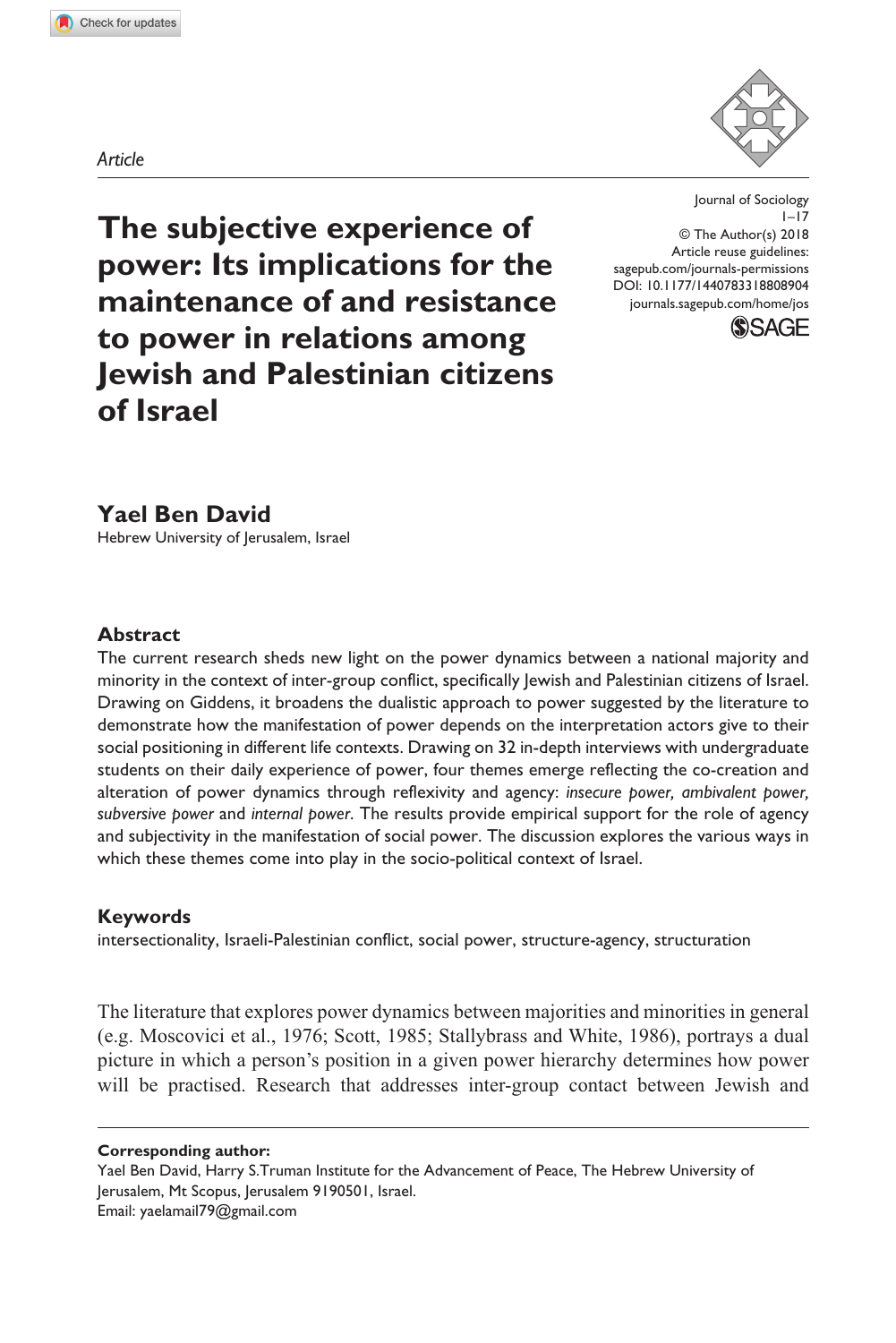Palestinian citizens of Israel shows how the hegemonic Jewish majority, backed by institutional forces operating on its behalf, exercises power through authority and ownership in a shared space, while the Palestinian minority, who are more mindful of their social identity, rely on social cohesion and their Otherness as sources of alternative power (Maoz, 2004, 2011; Saguy et al., 2008; Suleiman, 2004). This dualistic understanding of power and resistance to power is inherent in a structural approach to human behaviour as a mere product of predisposed social hierarchy. This approach portrays only part of the picture, as it does not take into account the implications of subjective interpretation and reflexivity of individuals, in a particular time and space, on the ways in which power dynamics manifest in everyday interactions.

The current research sheds new light on the possible complexities in the power dynamics between a national majority and minority in the context of inter-group conflict. Drawing on Giddens' structuration approach (1979, 1984), I aim to broaden the dualistic approach to power suggested by the literature. Assuming the role of agency and reflexivity in constructing the meaning of power in the social world, I argue that structural position is not the sole determinant of power dynamics, and that the manifestation of power very much depends on the interpretation actors give to their social positioning in different life contexts.

This point will be demonstrated through the particular case of Jewish and Palestinian citizens of Israel. Particularly, the research explores the subjective experience of power of undergraduate students who operate in a shared living space, such as a university campus where Jewish and Palestinian students study together.1 The research analyses the daily power experience of these actors in light of their positionalities within intersecting power hierarchies, and closely observes gender and ethno-nationality as two basic axes that constitute inequality generally, and in the Israeli context in particular.2 The research contributes to understanding the correspondence (or lack thereof) between structural position and how it is enacted by social actors, observing the implications for how power is maintained and challenged in the context of the power relationship between the Jewish majority and the Palestinian minority in Israel.

The first part of the article reviews empirical evidence from previous research on the power dynamics between majority and minority groups, and particularly in the Israeli context. It presents Giddens' (1984) structuration approach, and draws some theoretical guidelines for the analysis. The second part presents four themes that emerged from the daily experiences of power recounted by the interviewees, reflecting the incongruity between structural position and internal experiences of power: insecure power; ambivalent power; subversive power and internal power. These themes demonstrate the complexities in how power dynamics manifest between Jews and Palestinians in Israel in everyday interactions. The third part discusses the implications of the four themes on how power is maintained and challenged within the power relations between Jews and Palestinians in Israel.

### **Literature review**

Inter-group conflicts are based on and maintained by power asymmetry that is constructed and preserved by the mutual influences of culture, structure and action (Webel and Galtung, 2007). The hierarchical social structures based on race, class and gender are fertile ground for legitimizing hierarchies between people (Galtung, 1990).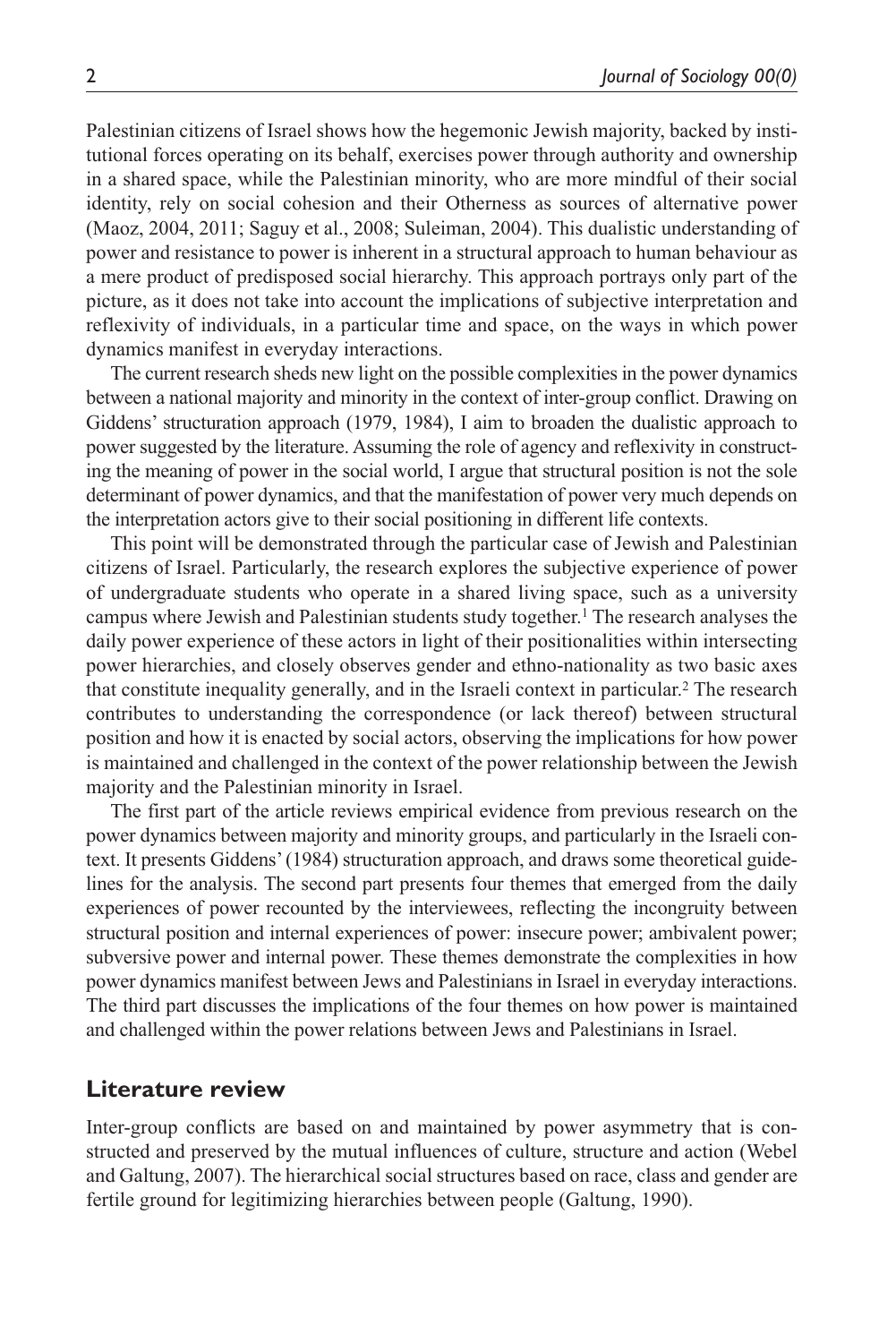Although Israel is a Jewish state, the Arab Palestinian minority constitutes aproximatly 20 percent of its population. Influenced by the protracted Israeli-Palestinian conflict, the Jewish majority perceives the Palestinian minority as a threatening and subversive element within society, one that must be controlled and treated with suspicion (Cahanov, 2010). Throughout the history of the Israeli state and up to the present day, the Palestinian minority has suffered from systemic discrimination in many spheres, including education and health services, investment in municipal infrastructure, and economic development. Palestinians also encounter discrimination on an interpersonal basis in workplaces, the housing market, shared residential areas, and during daily encounters with the Jewish majority population (e.g. Smooha, 2013).

Discrimination against the Palestinian population is based on contextual and historical factors. Prominent among these are the definition of the state as a Jewish state, the regional history of the conflict in the Middle East, and Jewish collective memory, particularly of the Holocaust, which has made a strong imprint on Israeli society. These factors fuel and are fuelled by collective feelings of fear and threat, which are provoked by any occasion that might threaten the dominating position of the Jewish state within the region (Bar-Tal, 2009).

### *Intersecting power hierarchies of gender and ethno-nationality*

Gender is another principal site where domination is established in the Israeli context; it strongly intersects with the ethno-national axis of discrimination. Gender inequality is amplified by the militaristic discourse that permeates Israeli society, and through the culture of domination that characterizes Israel as a society in conflict (Berkowitz, 1999; Herzog, 1998; 2004). 'Security' discourse creates gender-specific roles, in which Jewish men are charged with the most crucial mission of guarding the safety and security of the country as soldiers, while women are expected to support the national project as mothers and wives. Conditioned to fulfil a specific role to earn their participation within the collective, Jewish women are placed in a complex position: they are invited to share the dominating power of Jewish men but from a specific non-dominating position; they are not completely incorporated, but neither are they merely excluded (Berkowitz, 1999; Herzog, 1998).

Within Palestinian society, the traditional Arab kinship and cultural system designates Palestinian men as dominant within the community. Despite the many changes the Israeli Palestinian community has undergone, a patriarchal structure continues to be a central characteristic of Arab culture as a whole, and of Israeli Arab society in particular (Afshar, 1993; Hasan, 2002). Thus, in addition to being subjugated in the ethno-national hierarchy of Israeli society, Palestinian women are caught up within multiple systems of domination: in their family, in the community, in the class system and in the state (Abu-Oksa Daoud, 2002; Hasan, 2002). It is important to note, however, that while feminist literature notes the oppression in Palestinian women's lives, it also emphasizes women's agency and creative forms of resistance (Ahmed-Kasem, 2002; Erdreich and Rapoport, 2002; Herzog, 2004). According to Sa'ar (2007), the structural tension created between various power regimes allows Palestinian women in Israel to navigate between systems of domination, and develop their agency within the structural setting. Building on this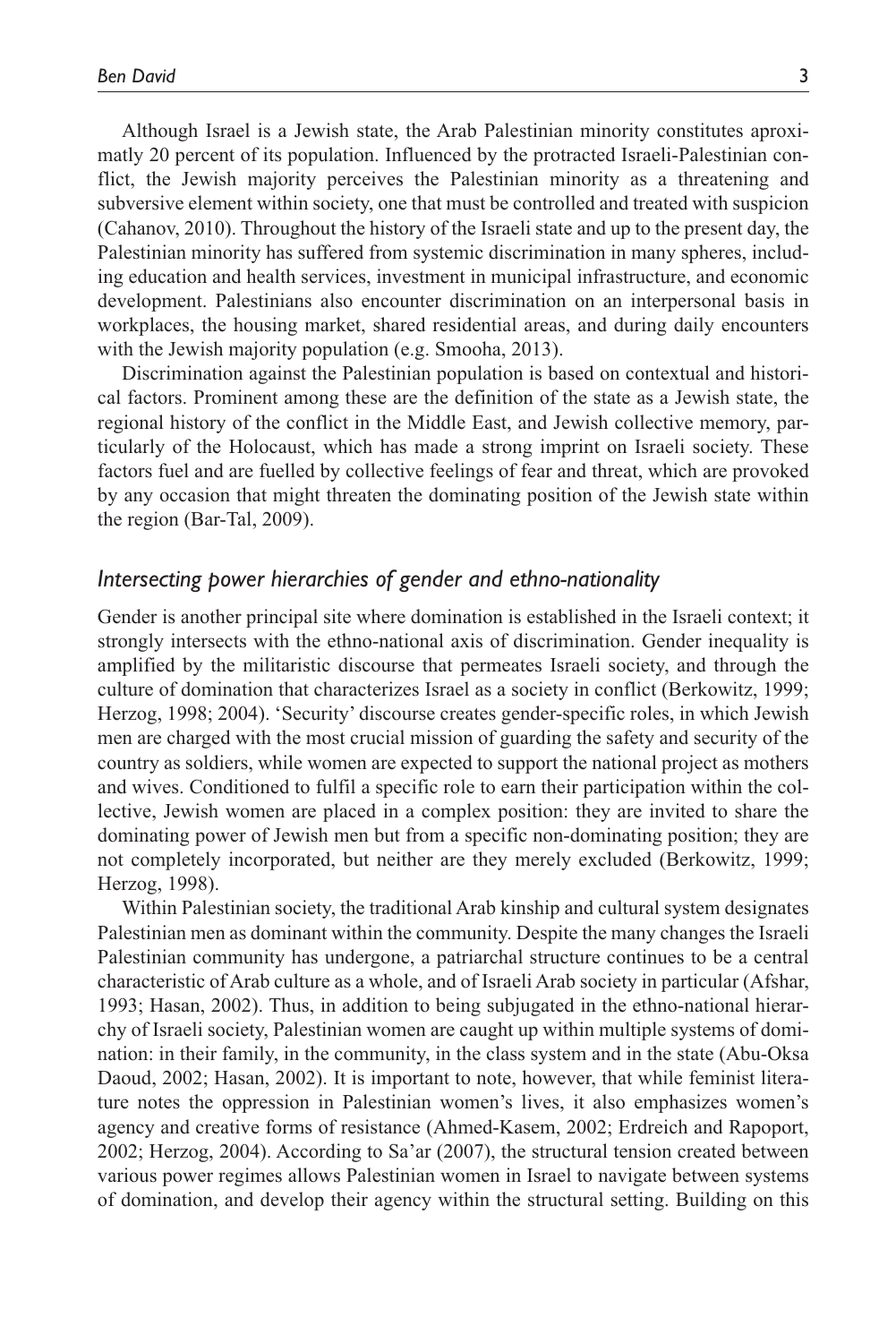view, gender is seen as a fundamental element that must be considered if we are to gain a more inclusive perspective of the subjective experience of power.

# *Empirical research on the power dynamic between national majority and minority*

Although sociological research suggests a more complex account of power and agency that results from intersecting power hierarchies of gender and ethno-nationality, the empirical research that addresses the power dynamic between Jewish and Palestinian citizens of Israel portrays a dual picture of power and resistance to power. Rouhana and Fiske (1995) asked Jewish and Palestinian high school students in Israel how they perceive their power, and found that both groups thought that Jews have more institutional power through control over resources than Palestinians, and that Jews exercise their power through a sense of entitlement and ownership in the public space. This coincides with the research addressing whiteness, suggesting that the power of privileged individuals blinds them from thinking and considering the role of the social order in their being. Social mechanisms operate asymmetrically on their behalf, enabling them to manifest power unconsciously (Twine and Gallagher, 2008). Rouhana and Fiske also discovered that Palestinians were perceived as having a greater power to endure in the face of injustices, to protest against them and to integrate as a collective. The authors termed this as 'social integrational' power, consistent with the broader literature that highlights the power of the powerless (e.g. Moscovici et al., 1976; Scott, 1985; Stallybrass and White, 1986). In a similar way, studies on inter-group contact between Israeli Jews and Palestinian students concluded that Jews exercise power by managing the meetings and setting the agenda for the discussions, while the Palestinians use their minority position and their experiences of colonization to challenge Jewish claims in the group discussion (see Maoz, 2004, 2011; Saguy et al., 2008; Suleiman, 2004).

The empirical research addressing inter-group contact does not address the possible complexity of individuals' multiple, sometime contradictory, social positioning or subjective interpretations of different identities and/or life contexts. How does having varied power positions in different life experiences, in social or communal contexts affect how individuals and groups conceive, exercise and challenge power?

#### *Structuration perspective, agency and power*

Giddens' structuration theory provides an integrative framework that considers how structure and agency intertwine. According to Giddens (1984:15), we should not 'conceive structures of domination built into institutions as grinding out "docile bodies" who behave like automata', but rather see how structures are co-created and co-influenced by human agency. In other words, structures are not external to the individual but internal in the sense that it is in the knowledge of situated actors, who by their actions reproduce and also alter structural properties. Contrary to the structuralist view of individuals as 'dopes' who are overdetermined by structures, Giddens views humans as purposive agents who act through a process of reflection that serves as a tool for accomplishing human interactions (Giddens, 1984).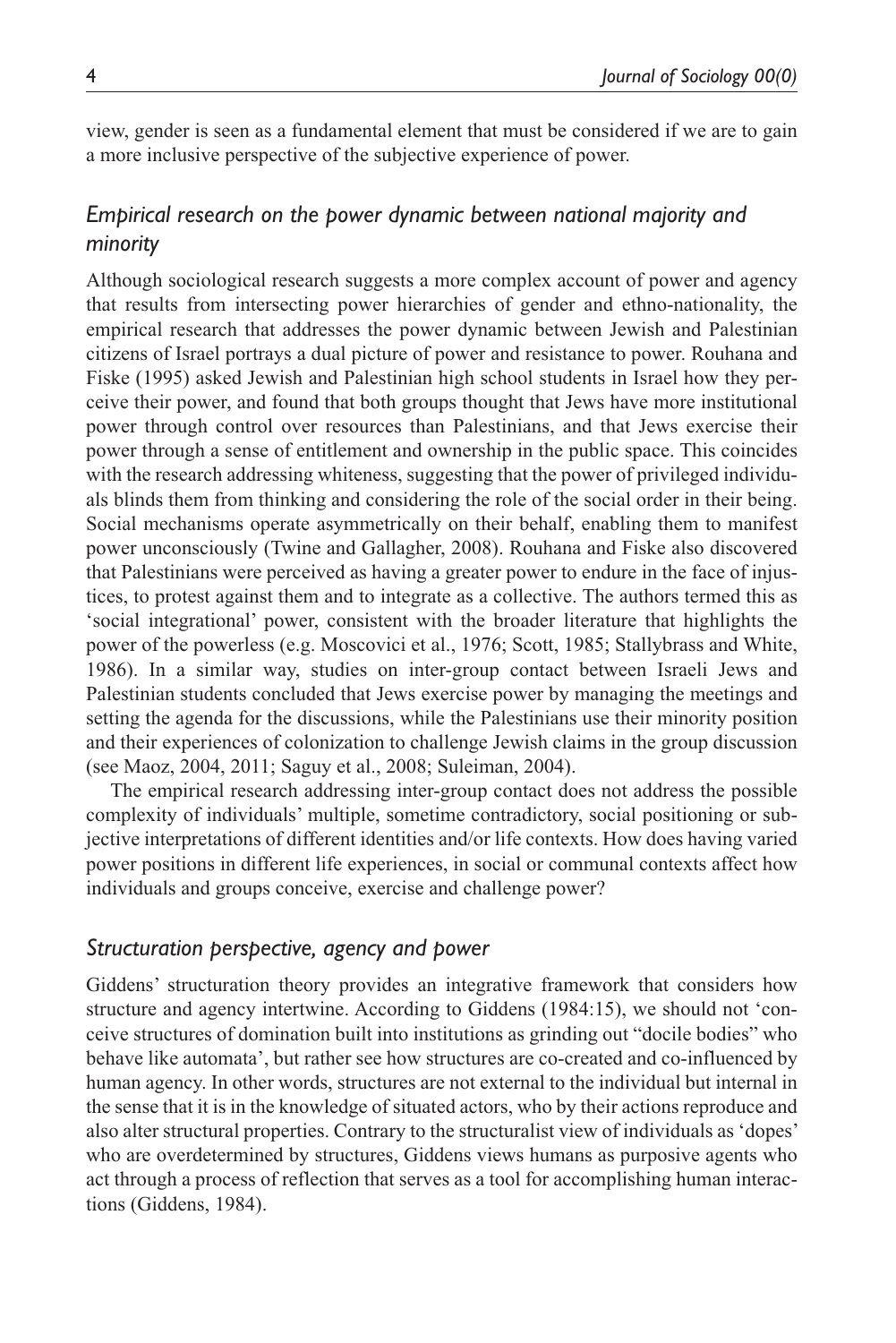In his theory of structuration, Giddens emphasizes how actors, through their actions, position themselves within a network of social relations, highlighting the interpretational and relational aspect of social positioning (in contrast to social position). Nonetheless, they do it with their own interpretation. This in turn points to the importance of agency, suggesting that structures are reproduced – but may also be altered – by agents through social interactions. According to Giddens, agency is the way in which power is enacted, utilizing individuals' ability to make choices and act differently, and create spaces of control within their actions vis-à-vis people considered powerful (Giddens, 1979). The concept of agency proposed by Giddens highlights the power inherent in a subjective interpretation of a given situation, for creating power and control in a given time and space.

By analysing the daily power experiences of individuals using the structuration approach, the current study observes how power is conceived, exercised and challenged by Jewish and Palestinian citizens of Israel through their interpretations of their power. This includes uncovering the actions taken by individuals to establish their power or to resist power, and inquiring about the interpretative process that stands behind these actions in a specific time and space. Particularly, the research tracks the process by which individuals exploit their resources for the reproduction of autonomy and dependence in social interaction. In this way, we can learn about the ways in which power dynamics are reproduced, as well as challenged, by social agents in day-to-day experience.

## **Methodology**

#### *Participants and procedure*

Data was gathered by conducting 32 in-depth interviews with Jewish and Palestinian women and men, from varied ethnic and socioeconomic backgrounds. All were undergraduates at a major Israeli university, ages 19–28 (typical in Israel), and were drawn from several academic disciplines. Despite the unequal proportions of Jewish and Palestinian students at the university,<sup>3</sup> the participants were selected with a view to ensuring equal proportions with respect to gender and ethno-nationality, because the study aimed to examine these two intersecting axes closely, and provide a greater platform for voices that are usually unheard in this regard. Among the Palestinian students, eight were Muslims; seven were Christians; and two were Druze. Within these religious traditions, two described themselves as religious; ten as traditional; and three as secular. Among the Jewish students, one described him/herself as religious; one as traditional; and 13 as secular. Altogether, 20 of the students were originally from the centre of the country, and the others came from the periphery in the north or south.

Participants were reached in various ways: (a) via advertisements displayed around the campus on bulletin boards; (b) via mutual friends and colleagues; (c) via students who participated and connected me to their friends. All participants were offered a coupon for free coffee and pastry at the university cafeteria as token of gratitude at the end of the interview. The advertisement invited participants to be interviewed about their daily experience of power. The aim was to recruit a variety of people, not only those who are motivated to talk about their power.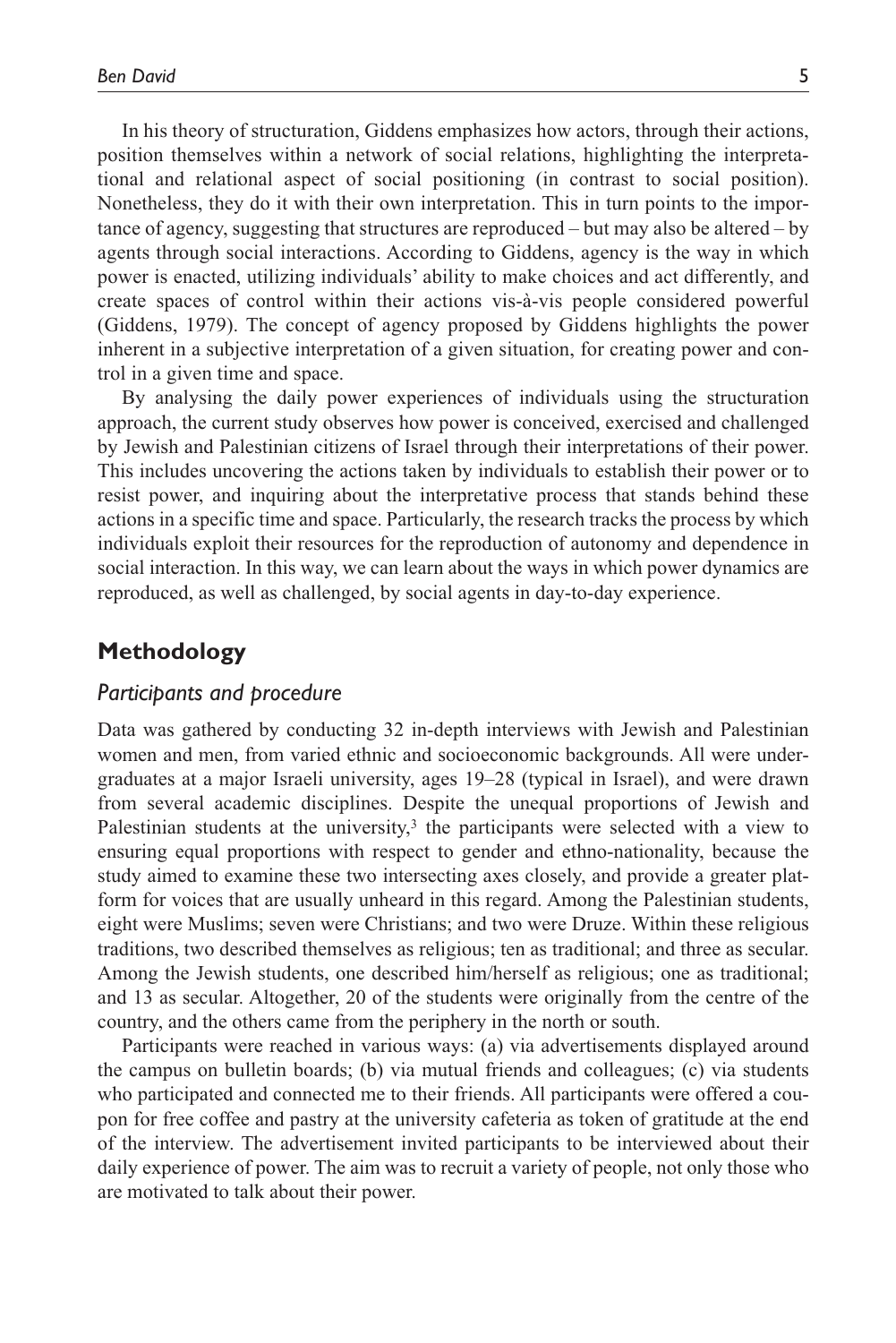Before the interview, participants completed a consent form and were provided with a short explanation about the purpose of the research, as it was presented in the advertisement. At first, participants were asked to free associate about the word 'power' ('*Ko'ah*' in Hebrew). Then, they were asked to provide examples from their daily lives of situations in which they felt they had power. In addition, they were asked to share stories which illustrated the feeling of not having power. Participants were not instructed to concentrate on their gender or ethno-national identity. This open invitation encouraged participants to relate anything they felt relevant to their sense of power within their community, families and Israeli society. In most interviews, the subject of social identity and its implications for the daily experience of power came up naturally. Among the Jewish interviewees, it came up mostly in examples drawn from their army service. Among the Palestinian interviewees, the influence of their identity as Palestinians on their power was almost always addressed, because their minority social position has a great effect on their daily lives. Women often related to their gender identity as affecting their power. However, in the few cases where the subject of social identity did not come up, interviewees were asked directly at the end of the interview to think about their power also as group members of the Israeli-Jewish/ Palestinian collective. The interviews, each 1–2 hours in length, were recorded and then transcribed. All of the interviews were held in Hebrew. It is important to note that all participants were fluent in Hebrew, which is the language of instruction at the university.

## *Data analysis*

The interviews were analysed using Giorgi's (1975) phenomenological analysis of dominant themes, following five stages: (1) reading the text without predisposition; (2) dividing the text into natural meaning units; (3) reading each unit according to the research question, i.e. "how do interviewees experience their power?"; (4) delineating major themes from the interviews (each interview contained between three and five major themes); and (5) collecting dominant themes across the interviews. A theme was considered dominant if at least four interviewees (regardless of their gender or nationality) mentioned it. The four themes discussed in this article were selected from the dominant themes identified in the interviews.

## *Author's positionality and its effect on the research data*

The positionality of author (who also conducted the interviews), in terms of gender and ethno-nationality, was taken into consideration. First, the use of Hebrew as the interview language and the fact that the interviews were held on campus were considered as highlighting the power asymmetry between the Palestinian interviewees and the interviewer. Therefore, this subject was addressed openly at the beginning of each interview with a Palestinian interviewee, and they were invited to reflect on how they felt regarding the asymmetrical use of language. The discussion often led participants to think and talk about their experience of power regarding the particular issue of language, as described in the results section.

In addition, realizing that the interviewer is always part of the constructed stories that are told (Josselson, 2013), intervention during the interview was minimized, and participants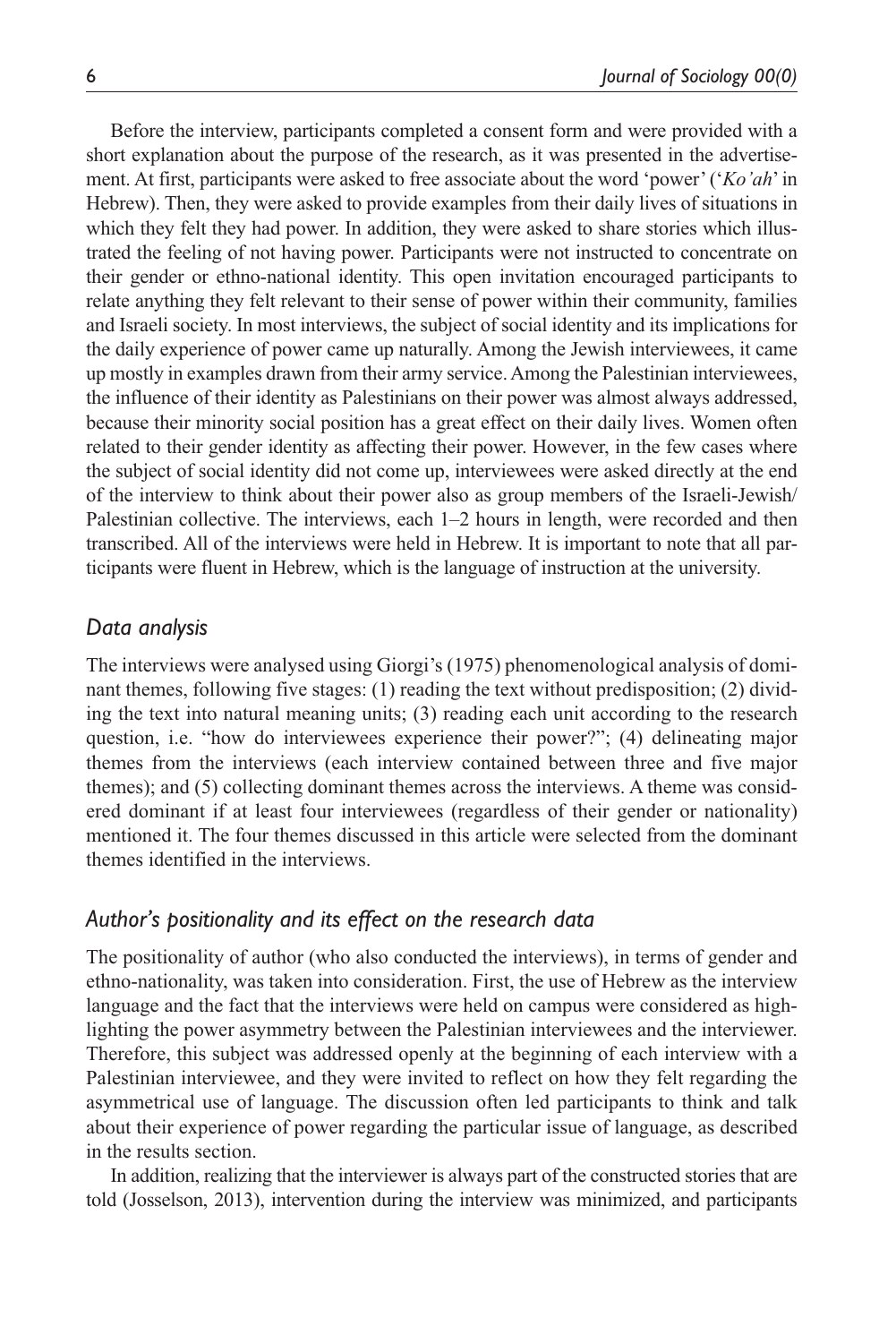were provided with space to narrate their own experience without interruption. During the analysis, stories recounted during the interviews were interpreted in the particular context they were told. The contextualized interpretation of the data will be addressed in some parts of the results section.

# **Findings**

From analysis of the interviews, four major themes emerged, which reflect the co-creation and alteration of power dynamics through reflexivity and agency: *insecure power, ambivalent power, subversive power* and *internal power*. Each theme will be presented with examples of how it manifests in the inter-group context drawn from the subjective experience of interviewees. All names given below are pseudonyms.

## *Insecure power*

The theme of insecure power reflects a situation in which a person is in an advantaged social position but lacks a sense of control over his/her power. The theme was salient among those who were positioned in multiple privileged power positions, in terms of gender, ethno-nationality and class: particularly Jewish men, but also Jewish women. This theme reflects how being part of a majority group can both reinforce and induce a sense of personal insecurity.

For example, when asked to describe the meaning of power she feels as a Jewish Israeli, Inbal, a 22-year-old female, talked about her daily experience on the university campus:

| Inbal:       | We [the Jews] are the dominant group here, in Israel  but we need          |
|--------------|----------------------------------------------------------------------------|
|              | to understand that we are surrounded by Arab countries. I am fear-         |
|              | ful when I walk beside minority group members [meaning]                    |
|              | Palestinians] at the university. I also don't like hearing Arabic. At      |
|              | the university, I don't like hearing Arabic. It makes me feel uncom-       |
|              | fortable                                                                   |
| Interviewer: | Why?                                                                       |
| Inbal:       | It doesn't feel nice! I feel that I fear that they [the Palestinians] will |
|              | take over us. That they don't understand their place                       |

In Inbal's view, Palestinians who speak their own language on campus are undermining the power and control of Jews in Israel. Inbal highlights the fact that this happens at the university, marking the Jews as the landlords of the public space, and the Palestinians as intruders, demonstrating how power is exercised by the majority (Rouhana and Fiske, 1995). However, Inbal's experience of power is accompanied by fear and a sense of threat. The Palestinians who speak Arabic on campus are reclaiming ownership of the space, thereby shaking her sense of power, inducing a fear of losing control.

The fear of what might happen if power gets out of hand plays an important role in the reproduction of dominance, as demonstrated in the story told by Erez, a 23-year-old Jewish male. Erez told me about his military service, when he served as an Israeli-Palestinian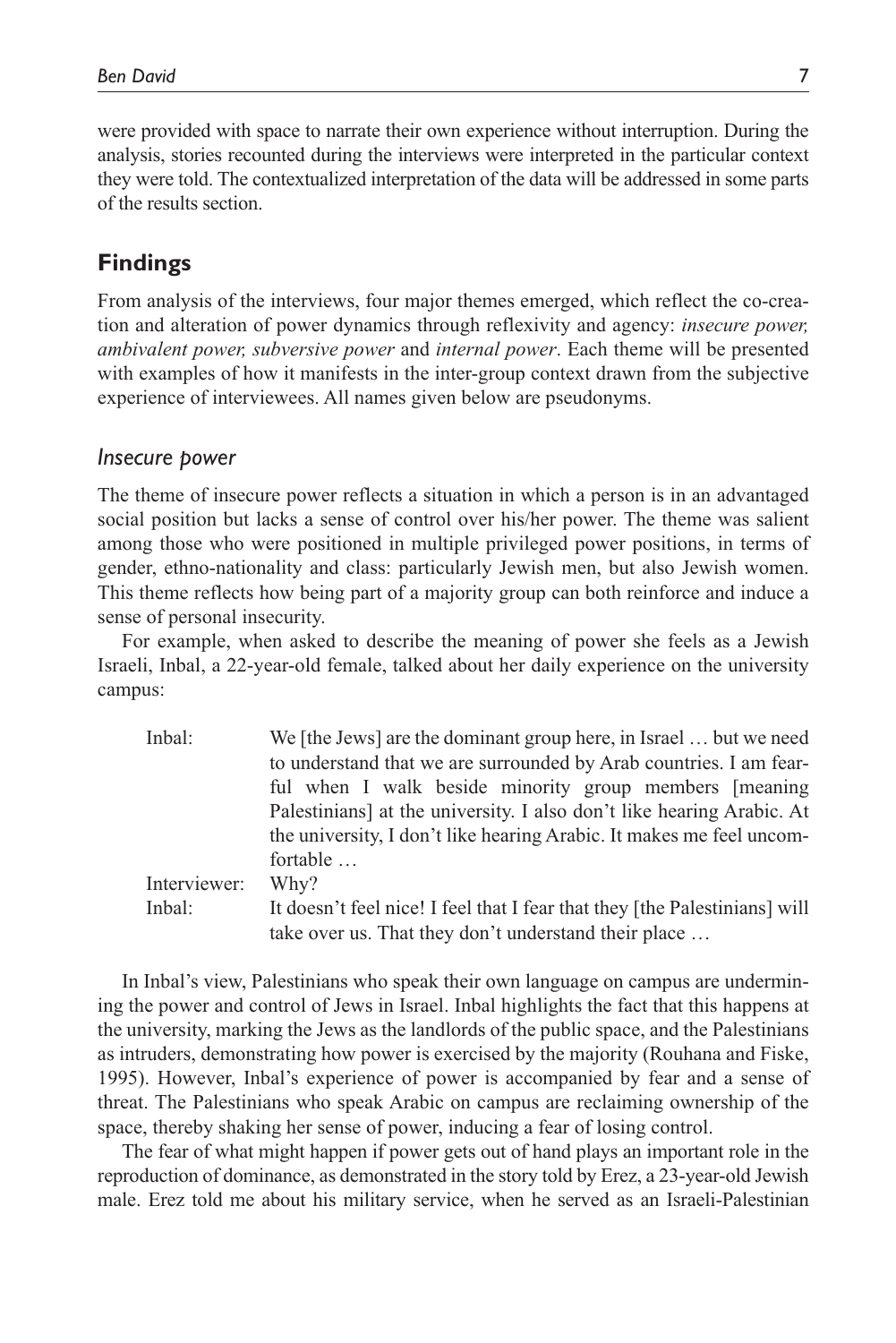coordination officer in Gaza Strip. He described a situation in which he, as a young officer, had to ban products from going into Gaza. This was very hard for him, and he referred to the acts of the Israeli army in Gaza as brutal power. I asked him why Israelis have to use such power against Palestinians, he replied:

| Erez:        | If we look at it from above then we are  we have no other choice                        |
|--------------|-----------------------------------------------------------------------------------------|
|              | the [coercive] power of the Jewish group comes into play in                             |
|              | different aspects [in society]  this brutality is just the way things                   |
|              | are  because there is no other choice.                                                  |
| Interviewer: | Why?                                                                                    |
| Erez:        | Because if not, the other group  will flip it  to say it straight,<br>they will rape us |
|              |                                                                                         |

Erez was put in a position of great power at age 19, and had to make decisions that affected thousands of civilians in Gaza. It appears that the sense of insecure power, reflected in his fear of a 'flip', serves as a basis legitimizing having such absolute power over others, and expresses a deep fear that the coercive power Jews exercise over Palestinians might turn against them if they act differently. Erez expressed his fear of rape: if we do not maintain our superiority, the Palestinians will rape us. Erez's analogy applies to the harsh and violent acts of Jewish Israelis against Palestinians. Moreover, it reflects how his interpretation of his dominating power position is in fact connected to his intersecting gender and ethno-national positioning and that these both affect his experience of power (Herzog, 2004).

The theme of insecure power reveals how individuals' reflection on their power position, particularly a sense of lacking control over their power in fact leads them to tighten the reins of dominance, thereby reproducing and structuring the power relationship because of their fear of losing power.

#### *Ambivalent power*

The theme of ambivalent power reflects a situation where a person in an advantaged social position tries to belittle his power in various ways. The theme particularly appeared in the way Jewish interviewees related to their relationship with Palestinians. For example, Liron, a 25-year-old Jewish male talked directly about this tension when he described his feelings regarding a Palestinian woman who studies with him:

There is a Palestinian woman in my class … from the first moment I discovered she was Palestinian I really wanted to connect with her … to show her that I'm weak. I mean … the trivial opinion is that I as a Jewish Israeli and she as an Israeli Arab means I am stronger than she is. I think I could take down most of the barriers … the stereotypes. I managed to dismantle the power I supposedly have.… This is how I handle it, I try to cancel power in front of anyone who feels threatened …

Liron expressed the tension he feels between his structural power position, and his desire to be liked and accepted by the Palestinian Other. He described how the mere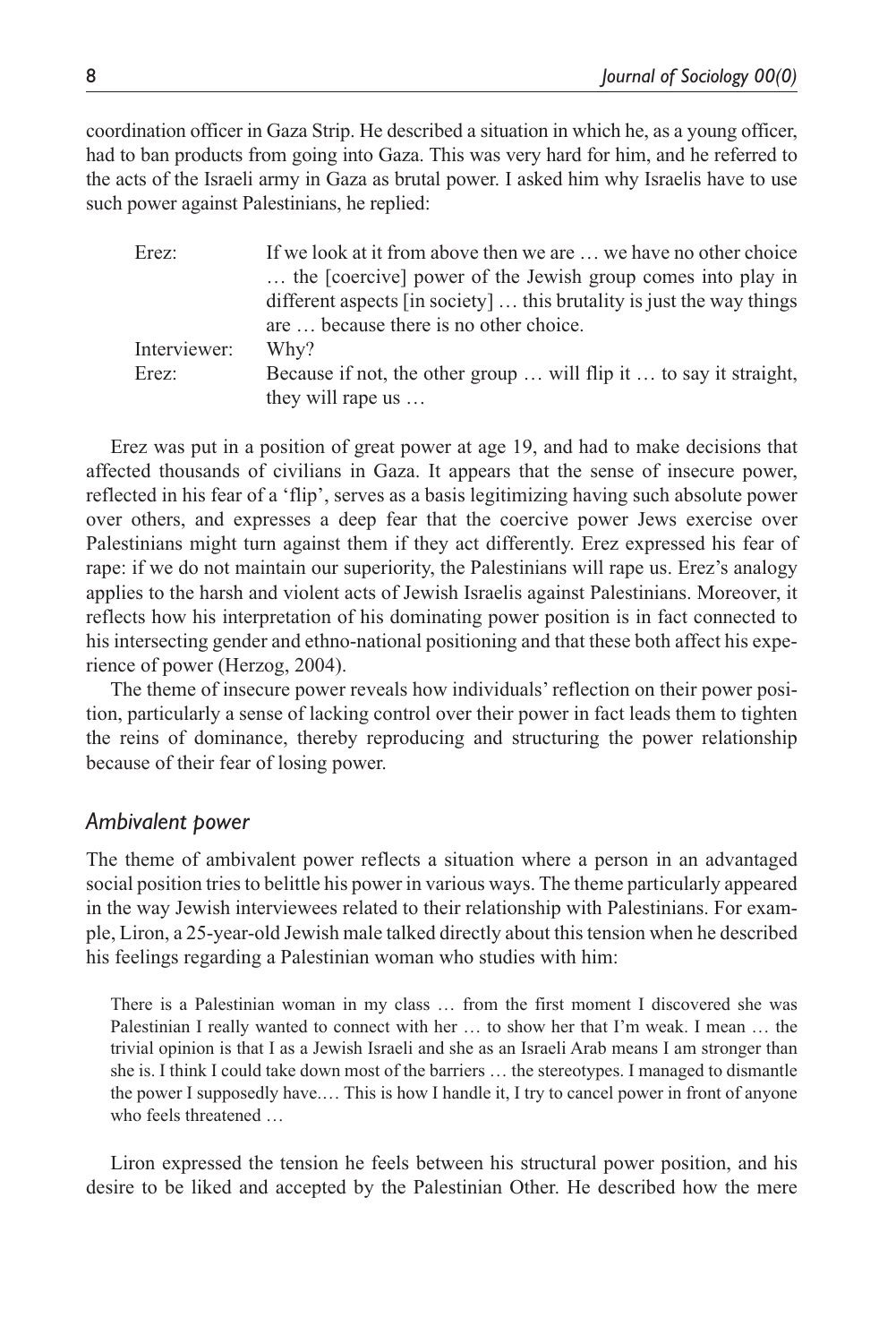Palestinian identity of that woman, motivated him to become friends with her. By doing so he hopes to cancel the power he 'supposedly has' (in his words). According to Liron, his objective power is a stereotype, and not indicative of who he truly is. In terms of structuration theory, we see how Liron negotiates between his internal knowledge of what is expected from his social position as a member of the majority group, and his feelings in this regard. The ambivalence this provokes leads him to blur that power through friendship. Observing the interpretative space allows us to explain the gap between the structural and the actual. It reveals the complexity of power dynamics that may occur not only through direct control but also through friendship.

The experience of ambivalent power was salient among Jewish women, who are privileged because of their Jewish identity, but are also expected not to act dominantly because of their gender role (Herzog, 1998; Berkowitz, 1999). This puts them in a situation where they are more prone to feel dissonance between being in a high power position and their social self, leading them to deny their power.

Smadar, a 28-year-old Jewish female, is a law student who is socially active in several social struggles, particularly workers' rights. She proudly told me that her social activities give her a sense of power. However, when asked about the meaning of her Jewish identity for her power, she dismissed the idea that her power derives from privilege:

I think that this whole thing about privilege is that by the end of the day … the purpose is to divide people by nationalities and the concept was born to make people feel they belong and that we are equal because we belong to the same nationality – we are not! Because some take a bigger slice of the cake and we are left with crumbs ... it sounds a little bit Marxist I know ... but I don't feel any power from being a Jew … I think it is false consciousness.

Smadar attempts to efface her Jewish identity and emphasize her class identity; she considers the attempt to identify her as Jewish a capitalist manipulation to take advantage of her as someone from the middle class who, in that sense, does not have power. The ambivalent sense of power comes into play because she is well aware of the power relationship between Jews and Palestinians (and therefore of her own power as a Jew), yet refuses to see herself as powerful. Instead, she highlights other identity dimensions that put her at a disadvantage. When asked about the meaning of her gender identity for her power, she gave varied examples of how she is discriminated against as a woman. It seems that Smadar feels dissonance between her identity as a social activist and her universalistic values, and the fact that she is also part of a privileged group in Israeli society. She resolves this by discounting any emotional and practical meaning of belonging to the privileged majority group, while highlighting other identity dimensions that reduce her dissonance.

Smadar is aware of the structural constraints but still maintains an interpretative space in which she gives meaning to her various power positionings. The example demonstrates how the subjective interpretation of power positioning is essential in order to understand her behaviour in choosing which of her rights she actualizes, and which obligations she ignores (Giddens, 1979). However, dismissing her privilege does not erase it but rather reproduces it, by strengthening her ability as a majority group member to practice power unconsciously (Fine et al., 1997; Twine and Gallagher, 2008).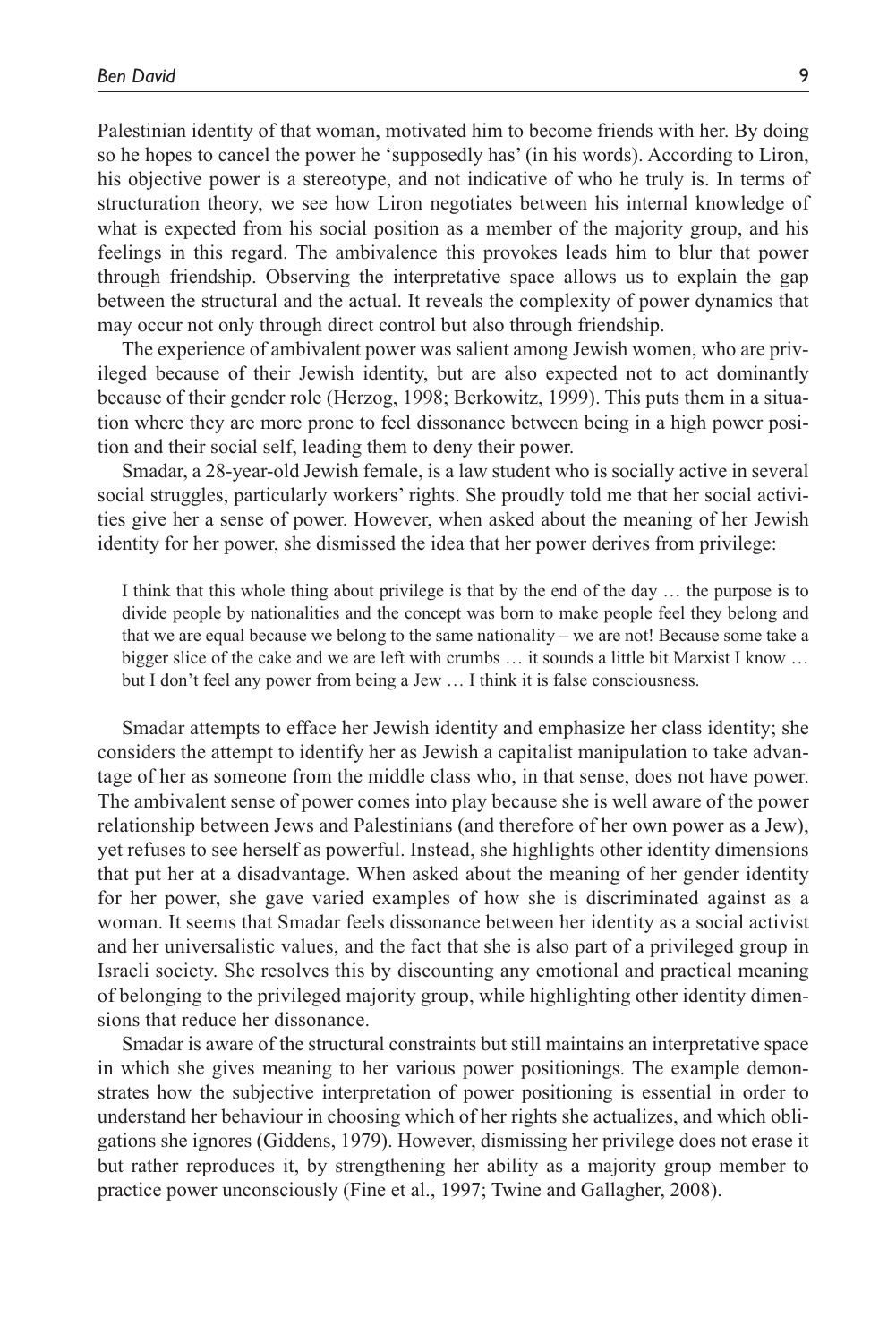## *Subversive power*

Subversive power is rooted in a special skill, personality trait, social consciousness or knowledge that provides a person some advantage over others, who are in a higher position in terms of their social status. Their relative advantage allows them to be distinct and bold, and establish a sense of superiority. The experience also takes the form of a struggle, resisting authority, and challenging existing power relations. This theme coincides with previous research that addresses the power of minority group members to resist the status quo (Maoz, 2004, 2011; Suleiman, 2004).

The theme of subversive power was salient among interviewees who are in low power positions in some contexts of their lives, particularly among Palestinian interviewees referring to their relationship with Jewish Israelis. Safa, a 23-year-old Palestinian female, told me about her experience of power when serving as a translator at a summer camp:

I once felt power in an unexpected way when I served as a translator between languages. We were at a summer camp, and there were people who spoke Hebrew, Arabic and English. I was the only one to speak all three of them fluently. I felt I had power because all the others were dependent on me in order to communicate properly.… Once you speak the language well you have an advantage over other people.... I speak Hebrew, and therefore I can read the Bible.... I know more and therefore I am better than the others …

Safa describes how her knowledge of three languages gave her an advantage over other people at the camp, who were dependent on her in order to communicate. Although she did not address the power relationship between her and the Jewish participants directly, she highlighted her knowledge of Hebrew and Jewish culture as giving her a particular advantage, implying that the Jews in the camp depended on her as a mediator.

This example demonstrates the role of agency: how the interpretation of the situation may alter the power dynamic in a specific time and space. Within that particular situation, Safa experienced herself as knowledgeable, which put her in a place of superiority over others who might enjoy greater social privileges and status than she does in other contexts. Safa referred to her experience of power as unexpected, implying that it is not trivial to feel powerful that way (hence, the structural constraints). At the same time, she managed to position herself as powerful in that situation, thereby demonstrating agency.

The salience of this theme among the Palestinian interviewees could be also due to the context of the interview, and to my own positionality. In some cases, I felt that my identity provoked an attempt to gain superiority over me, with some of the Palestinian interviewees basing their notions on historical facts and general knowledge; others interrogated me on my studies and research. In the interview, Adham, a 20-year-old Palestinian male, explained that his family is a source for his power. He reinforced his position by stating:

I read a research report about how in Europe children leave their parents when they reach 18 and [that] the percentage of psychological problems there … people fall into depression at a rate much higher than here, because they leave their parents. It's something that really makes an impact. Those relationships.… There are Jews that also leave their parents at the age of 18. There are lots of Jews like that. Right? If I am not mistaken.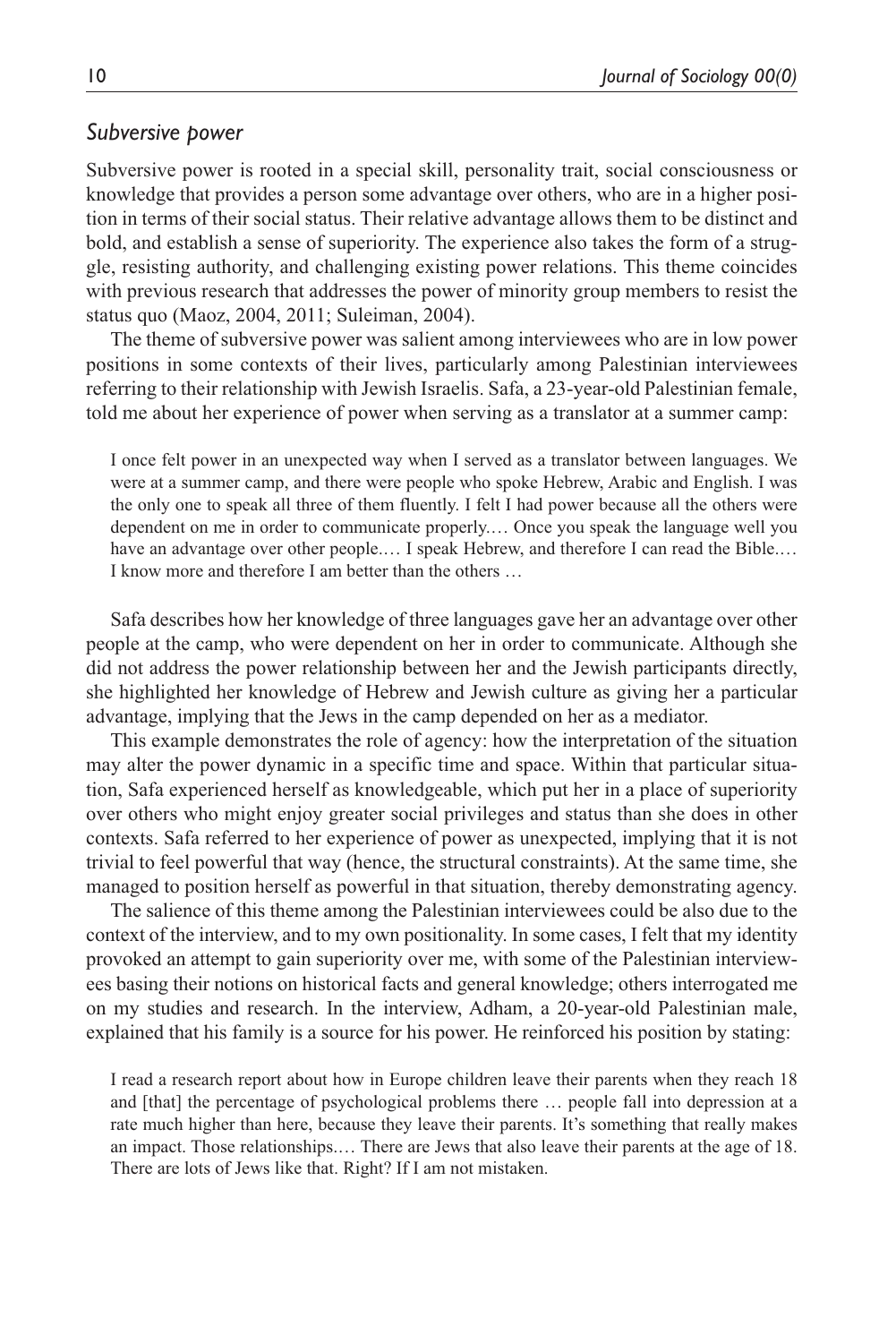By stressing family cohesion in Arab society as opposed to the western world, especially Jewish society in Israel,4 Adham pointed to an advantage he has as a Palestinian over young Jews in general, and indirectly over me. He even asked me to confirm this, seeking approval from me as an authority, who would thereby acknowledge weakness, allowing him to establish an advantage. In that sense, I served as a basis for validating his power. The choice to tell me these stories was in itself an act of challenging power, because it reflects the flexibility of power that can be gained using other means (like knowledge, expertise, social and family cohesion), not only through status and social position.

## *Internal power*

Internal power reflects how being attentive to oneself in hard times or threatening situations creates alternative spaces of control through which one can establish a sense of power. The theme was prominent among Palestinian women who experience double marginality through their intersecting gender and ethno-national identity (Ahmed-Kasem, 2002; Herzog, 2004). The salience of this theme among these women provides additional evidence of Sa'ar's (2007) notion regarding the opportunities that are inherent in this position. As some stories revealed, Palestinian women manage to identify non-trivial situations in which they felt power where they are ostensibly supposed to be powerless.

Nadera, a 26-year-old Palestinian female, for example, explained how autonomy and choice might be established in an oppressive or hostile space. She told me about a time when she was on a bus, and speaking Arabic on the phone with a friend. She soon realized that everyone on the bus was looking at her. She told her friend, and the friend asked if she wanted to end the conversation. Nadera refused. She chose to continue speaking Arabic despite the people staring at her:

I told myself that if I remain silent and don't speak in my language then it [racism] is going to work. Like, the power that is applied is something that will work and I am not willing to lend it a hand. I will use my language everywhere. I will actually give my language power.

Nadera described a situation in which she encountered discrimination and hostility due to her Palestinian identity. Her description of the moment of choice in which she decided to 'give her language power', reflects power that is enacted through agency. By appropriating her language to herself, she created an autonomous space in which she was not dependent on others to validate her power, and became an active agent exercising that power. It is important to note that Nadera told me this story shortly after I asked her how she felt about us speaking Hebrew during the interview. Her immediate response was that it didn't matter to her, but her choice to recount this particular story in this context can be understood as another way to create a space of control and agency in an asymmetrical power dynamic.

In another example, Ragda, a 21-year-old Palestinian female reflected on her sense of power as minority group member: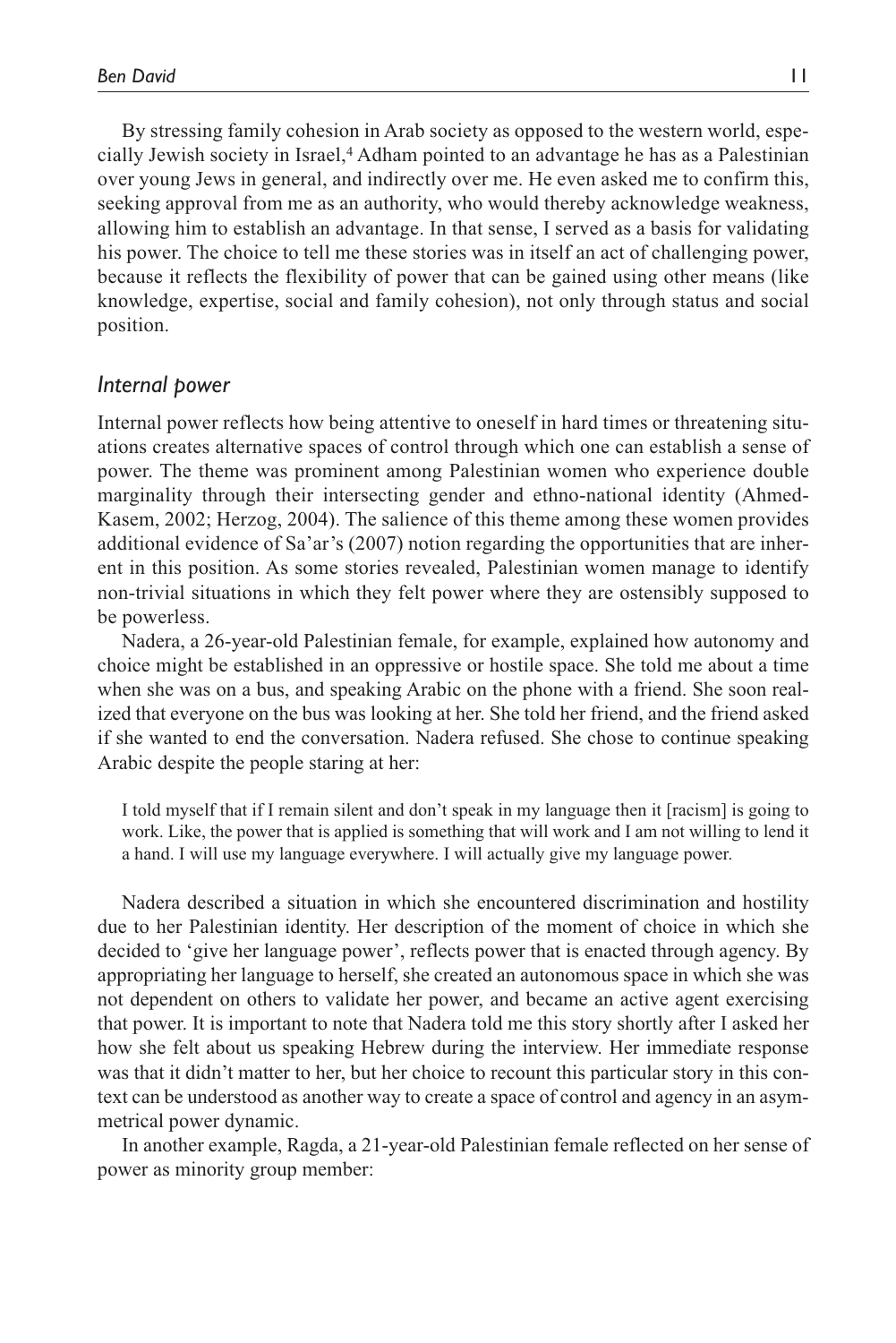It doesn't matter that I am a minority [as a Palestinian], but that I have this sense of power … so it doesn't matter to me that I'm a minority, it could … no. I will say this sentence once again. It doesn't matter that I am a minority but I have this power that allows me to say what I want, and to get what I want … at least to think about it. It might not happen in my generation but maybe 20–30 years … yes. There I feel I have power. It doesn't matter that there is a greater control over me … I would still try to achieve what I want, what I think …

In her words, Ragda emphasizing how the mere thought and will is in itself power. She is well aware of power relations and that 'there is greater control over her' – but still, she finds a space of control and choice in her thoughts and will. She recognizes her independent thought as power, demonstrating the idea of power as the manifestation of agency through choice (Giddens, 1979). It is also interesting to observe the form of her speech. She repeats the sentence three times. Articulating it again and again – in front of me, a member of the majority group. This is, in itself, an act of power.

The ability to experience power in difficult or threatening situations reflects an ability to think about power outside of power, and about how spaces of autonomy can be created within the structural context of domination. The theme of internal power elaborates on the power asserted by members of minority groups, and demonstrates how resistance can be initiated not reactively, but rather creatively through an internal connection to one's own will and goals.

## **Discussion**

This study demonstrates the role of agency and meaning-making in the operation of power in the social world (Giddens, 1979, 1984). It shows how the existence of interpretative space in which individuals reflect on the structural context reproduces and also alters the ways in which power is structured by group members in the context of the conflicted relationship between the Jewish majority and the Palestinian minority in Israel.

The findings reveal four different themes that elaborate on the dual perspective on majority–minority power dynamics, demonstrating its complex manifestations. It appears that the salience of these themes is contingent upon the multiple power positionings of individuals. Two themes, *insecure power* and *ambivalent power*, are salient in situations where a person has objective power as a member of the majority group, but an unstable or even absent subjective sense of power. Both themes were salient among privileged individuals, particularly Jewish men. This may be explained by the fact that, in this sample, Jewish men benefit the most from their power positioning, in terms of both gender and ethno-national identity. This theme demonstrates how the power of the majority, which is contingent upon external forces such as social hierarchy, manifests through feelings of internal insecurity, ambivalence and denial of power. The theme of insecure power is salient in Israeli society, emerging from the context of ongoing conflict that seemingly affects people's perception that the social order is fragile. Insecure power also serves as a practice for maintaining the superiority of the Jewish collective, as evident in the rhetoric used by the Prime Minister Benjamin Netanyahu to encourage the Jewish Israeli public to vote for him. On election day 2015, he tweeted: 'The Arab voters are moving in huge quantities to vote … go and vote for me and we will establish a national government that will keep Israel safe.' Netanyahu won the election, and many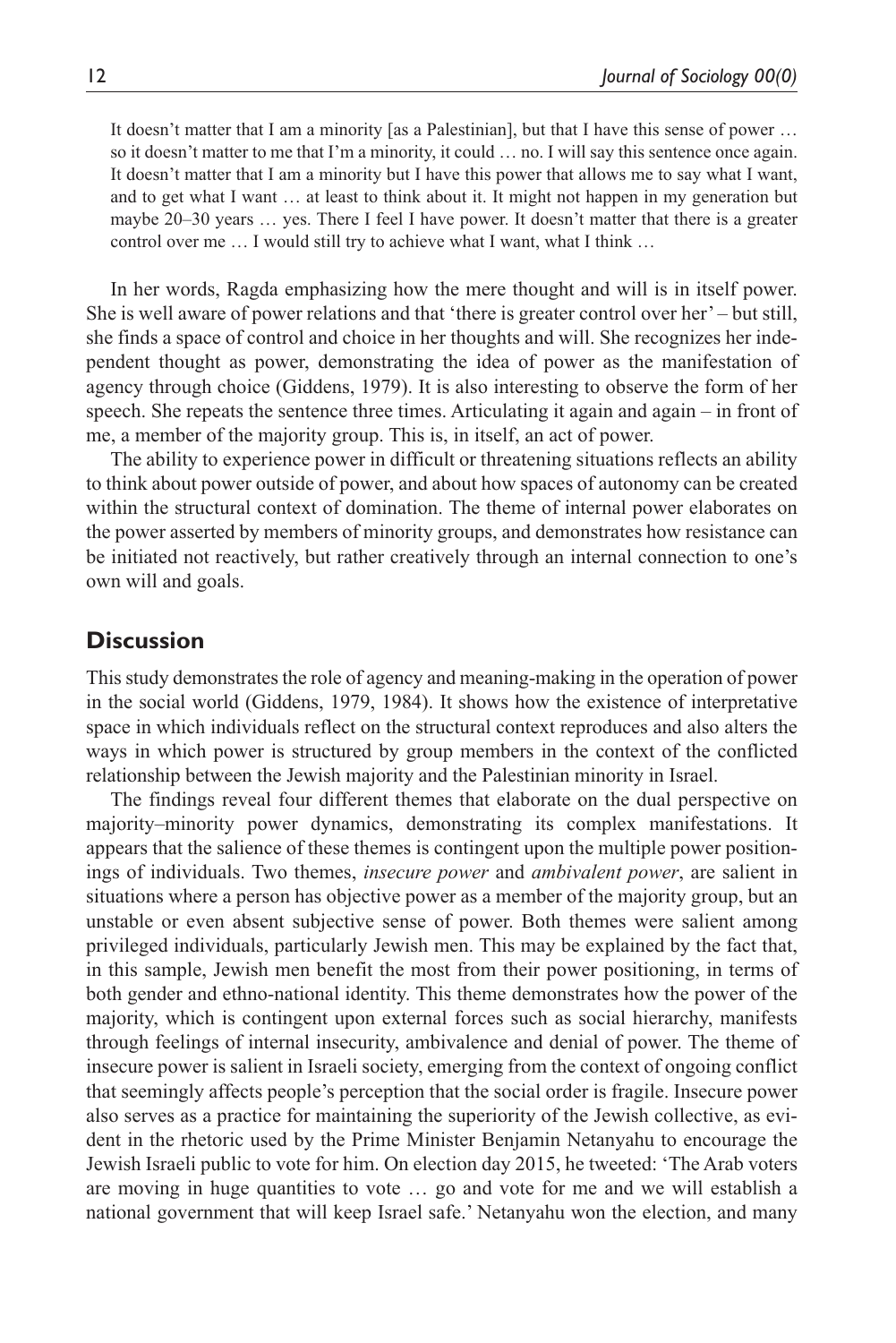political commentators assert that his popularity derives from the way he uses a rhetoric of fear (Al-Gharbi, 2015).

The theme of ambivalent power was salient among Jewish respondents, women in particular. It seems that this power experience corresponds with the tendency of women to avoid power, and express it in implicit ways, sometimes through victimhood (Eagly, 1987). It also reflects the ambivalent power positioning of women in Israeli society (Berkowitz, 1999; Herzog, 1998): their perception of power as dominance-based contrasts with their gender role according to which women should not exert power, leading them to deny power or sublimate it in various ways.

The experience of ambivalent power is also related to the context of conflict, and may reflect the dissonance privileged people sometimes feel between their power position and their self-image as good, moral people (Shnabel and Nadler, 2008). The practice of power denial reflects the social phenomenon of competitive victimhood, which is particularly evident in Israeli society. It is observed in Israelis' tendency to view themselves as victims in their relationship with the Palestinians despite their being the powerful side in terms of social, material and institutional resources (Shnabel and Noor, 2012). Competitive victimhood among members of a privileged group may reflect their wish to restore a positive self-image and sense of morality. The experience of ambivalent power is rooted in internal dissonance between self-perception and objective power; it would be interesting to examine further its salience among left-wing voters who hold universalistic values.

Both insecure power and ambivalent power allow individuals to avoid facing the moral consequences of being in an advantaged power position, and thus reproduce and structure dominance (Giddens, 1984). However, while insecure power provides a justification for retaining power and control regardless of the consequences, ambivalent power allows a person to keep his/her power without feeling it. In both cases, individuals avoid responsibility for the consequences of having an objective power, and preserve the status quo.

The other two themes, *subversive power* and *internal power* reflect a situation in which a person lacks power, but does have a sense of subjective power. Although both themes exemplify the alternative power that is often attributed to the Palestinian minority (Maoz, 2004; Rouhana and Fiske, 1995; Suleiman, 2004), there are differences in their basis of validation. While subversive power is validated in the presence of an authority or hegemon, internal power is concentrated within the person, his/her strengths and capacities regardless of external factors.

Both subversive power and internal power were salient among people who experience marginality in different contexts of their lives (gender, race, class or some combination of these). Subversive power was found to be especially salient among Palestinian men, which might be explained by their particular, contradictory power positioning: in the patriarchal Arab society men are required to be dominant and superior, but they are also second-class citizens who suffer marginality in every aspect of their public and social life in Israel (Afshar, 1993; Hasan, 2002). This might create a strong obligation to hierarchy and social position as dictating power. The authority that they are trying to resist is in fact embedded also in their own perception of power, and in the ways in which they resist the hegemonic power. In this sense, the experience of subversive power reveals the dialectics between power and resistance. It is an act of agency and resistance, while simultaneously revalidating the hegemonic power that is being resisted.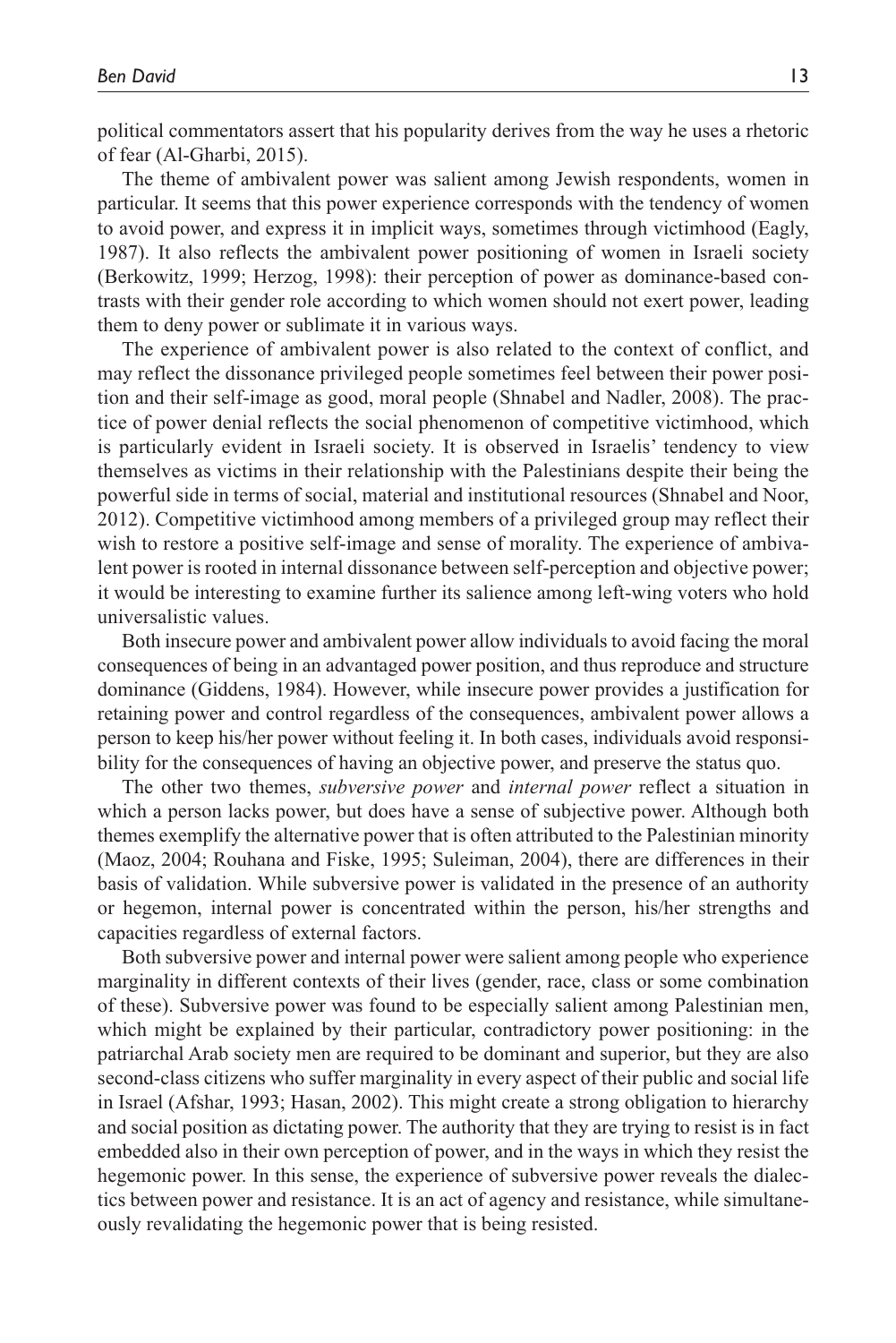The theme of internal power was particularly salient among Palestinian women, consistent with feminist literature that describes marginalised women's sense of agency generally (Hill-Collins, 2002; hooks, 1995), and of Palestinian women in particular (Herzog, 2004; Sa'ar, 2007). Contrary to the claim that women use power implicitly through victimhood (Eagly, 1987), these women proudly told me about situations of power in which they were active agents, not passive victims. The salience of internal power among the Palestinian women interviewees might also relate to the fact that the interviewees were all successful women who had been accepted to the university and were gaining a higher education, despite the varied barriers erected by their families, community, and the state. It seems that their effort to acquire a higher education despite their marginalised status, and the pressure put on them by their families and community, leads them to see themselves and their own will as sources of power in the face of external constraints. Their privilege as highly educated people is thus a source of power that is rooted in their abilities and persistence, despite their life conditions. In this sense, their power has a positive, liberating meaning.

Subversive and internal power represent different practices of resistance used by minority group members to alter power relations. Subversive power is represented in the literature that describes how members of minority groups generally (e.g. Scott, 1985), and Palestinian citizens of Israel in particular (e.g. Rouhana and Fiske, 1995) use alternative resources such as education and knowledge to create individual mobility, or social awareness and group cohesion for building power as a collective opposed to Jewish hegemony. For example, the National Committee for the Heads of Arab Local Authorities was established by Palestinian leaders and organizations in 1982 to coordinate the political activity of the many groups that operate in Palestinian society in Israel. The committee is not recognized by the Israeli authorities, and its main activity is initiating political protests and strikes protesting violations of Palestinian rights in Israel and protecting those rights in an explicit attempt to alter the power balance for the Palestinian collective.

The experience of internal power may be seen in the concept of '*Sumud*', which means 'persistence' in Arabic, and refers especially to standing firm and remaining on the land. *Sumud* as an ideology and strategy was initiated by the Palestinian leadership after the war of 1967 (Kimmerling, 2009). It is primarily manifested by remaining on the land in face of the occupation and harsh conditions. It expresses a firm stance of the Palestinians regarding their right to the land, their persistence over time, and not giving up despite repression.

# **Conclusions**

In this article, I argue that the dynamic between the subjective, interpersonal meaning of power and the macro, broader power mechanisms elaborates on the structural, dual perspective on power dynamics between a national minority and the majority. Observing the subjective interpretations of power positioning has implications for the ways power is maintained and challenged by social actors. These symbolic meanings of power need to be considered in order to fully understand the practices used to justify and maintain superiority, as well as to identify different practices of resistance to power, which may take an external form in the presence of the hegemon, or the internal form of building inner strength and resilience.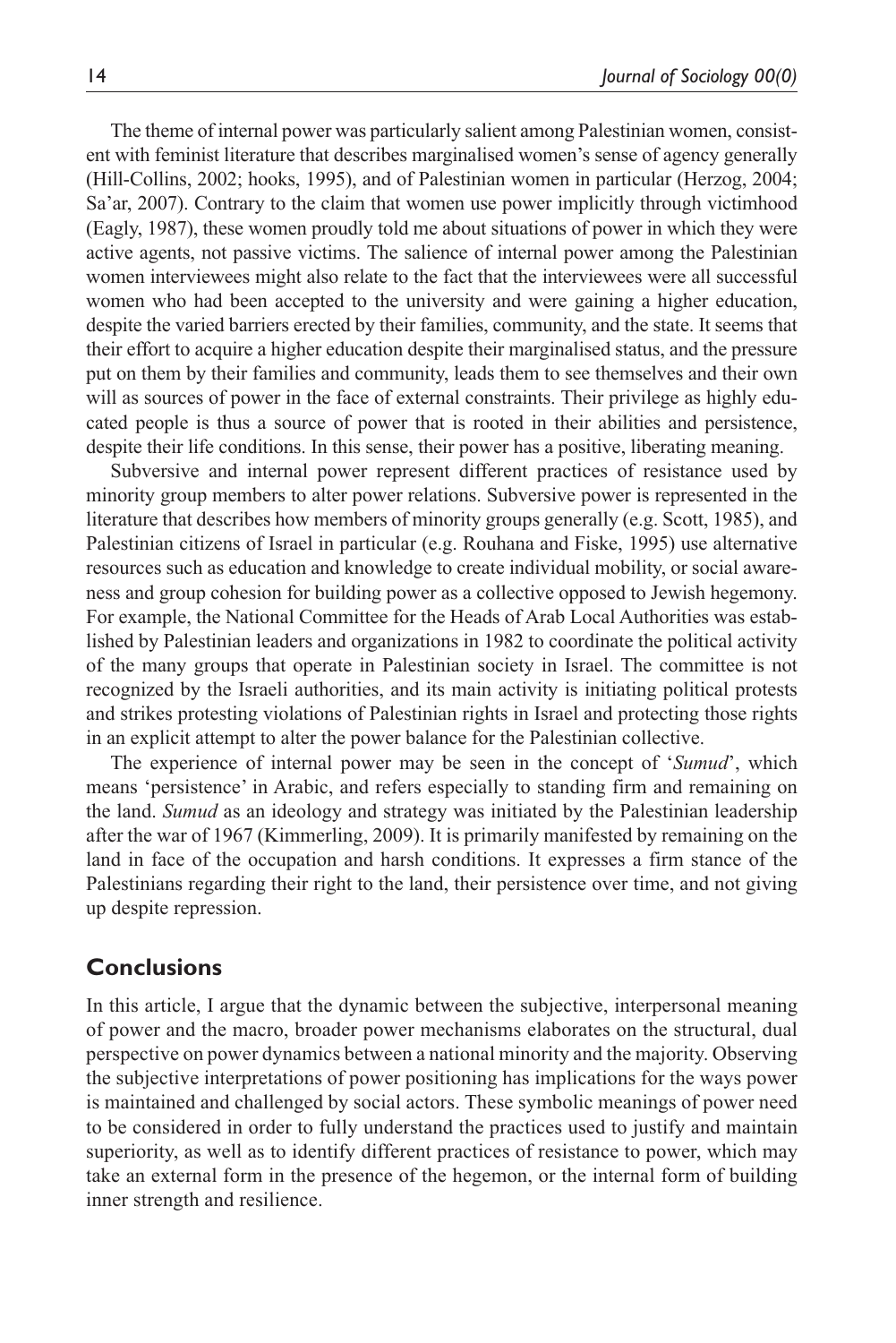### **Acknowledgements**

Many thanks to Niza Yanay for her advice and comments and to Shoshana Michael-Zucker for linguistic editing. The author also thanks member of the 2016 Davis Institute's writing group for their thoughtful comments on this paper: Hadas Cohen, Malka Greenberg, Tal Nitzan and Inbal Wilmowsky.

## **Funding**

The author is grateful to the Kreitman Fellowship Foundation for the Kreitman Doctoral Fellowship, and to the Harry S. Truman Institute for the Truman Post-doctoral Fellowship. The author also wishes to thank the Tammy Steinmetz Centre for Peace Research, the Walter-Lebach Institute for Jewish–Arab Coexistence and the Ban-On family for their generous awards, from which this work has greatly benefited.

#### **Notes**

- 1. University is often the first time that Jewish and Palestinian citizens of Israel encounter each other (at least in a civilian context; some Jewish Israelis encounter Palestinians during their military service), because most public spheres in Israel are segregated.
- 2. I acknowledge that there are other dimensions of inequality such as socioeconomic background. However, the current study concentrates on these two dimensions.
- 3. According to a report published by the Israeli Council for Higher Education in October 2016, 15.2 percent of the students in Israeli academic institutions are Palestinians, of whom 66 percent women. The report points to a dramatic increase in the number of Palestinian students in the last two decades, now more than double the 7 percent in 1997.
- 4. In the eyes of many Palestinian Arabs, the Jewish sovereign is perceived as part of the western world. In particular the Ashkenazi Jews, who came from Europe, share cultural properties with the West and are considered as settler-colonizers (see Wolfe, 2006).

### **References**

- Abu-Oksa Daoud, S. (2002) *Nashim Falastiniyot ba-Politika be-Yisra'el* (Palestinian Women in Politics in Israel). PhD dissertation, Hebrew University of Jerusalem (in Hebrew).
- Afshar, H. (1993) *Women in the Middle East: Perceptions, Realities and Struggles for Liberation*. New York: Macmillan.
- Ahmed-Kasem, F. (2002) 'Porzot derech, meshalmot mehir' ('Trail-blazing Women, Paying a Price: A Study of Female Bedouin University Students'). *Panim* 22: 85–111 (in Hebrew).
- Al-Gharbi, M. (2015) 'Netanyahu's Politics of Fear Has Worked', *Al-Jazeera America*, 23 March. URL (consulted October 2018): [http://america.aljazeera.com/opinions/2015/3/netanyahus](http://america.aljazeera.com/opinions/2015/3/netanyahus-politics-of-fear-has-worked.html) [-politics-of-fear-has-worked.html](http://america.aljazeera.com/opinions/2015/3/netanyahus-politics-of-fear-has-worked.html)
- Bar-Tal, D. (2009) 'Reconciliation as a Foundation of Culture of Peace', pp. 363–77 in J. De Rivera (ed.) *Handbook on Building Cultures of Peace*. New York: Springer.
- Berkowitz, N. (1999) 'Women and Citizenship in Israel', *Israeli Sociology* 2: 277–318 (in Hebrew).
- Cahanov, M. (2010) *Dialogue Hasuf: Yehudim Ve'aravim Be'mifgash* (Exposed Dialogue: Encounters between Jews and Arabs). Jerusalem: Bialik Publishing (in Hebrew).
- Eagly, A.H. (1987) 'Reporting Sex Differences', *American Psychologist* 42(7): 756–7.
- Erdreich, L. and T. Rapoport (2002) 'Elaborating Ethnonational Awareness via Academic Literacy: Palestinian Israeli Women at the University', *Anthropology & Education Quarterly* 33(4): 492–515.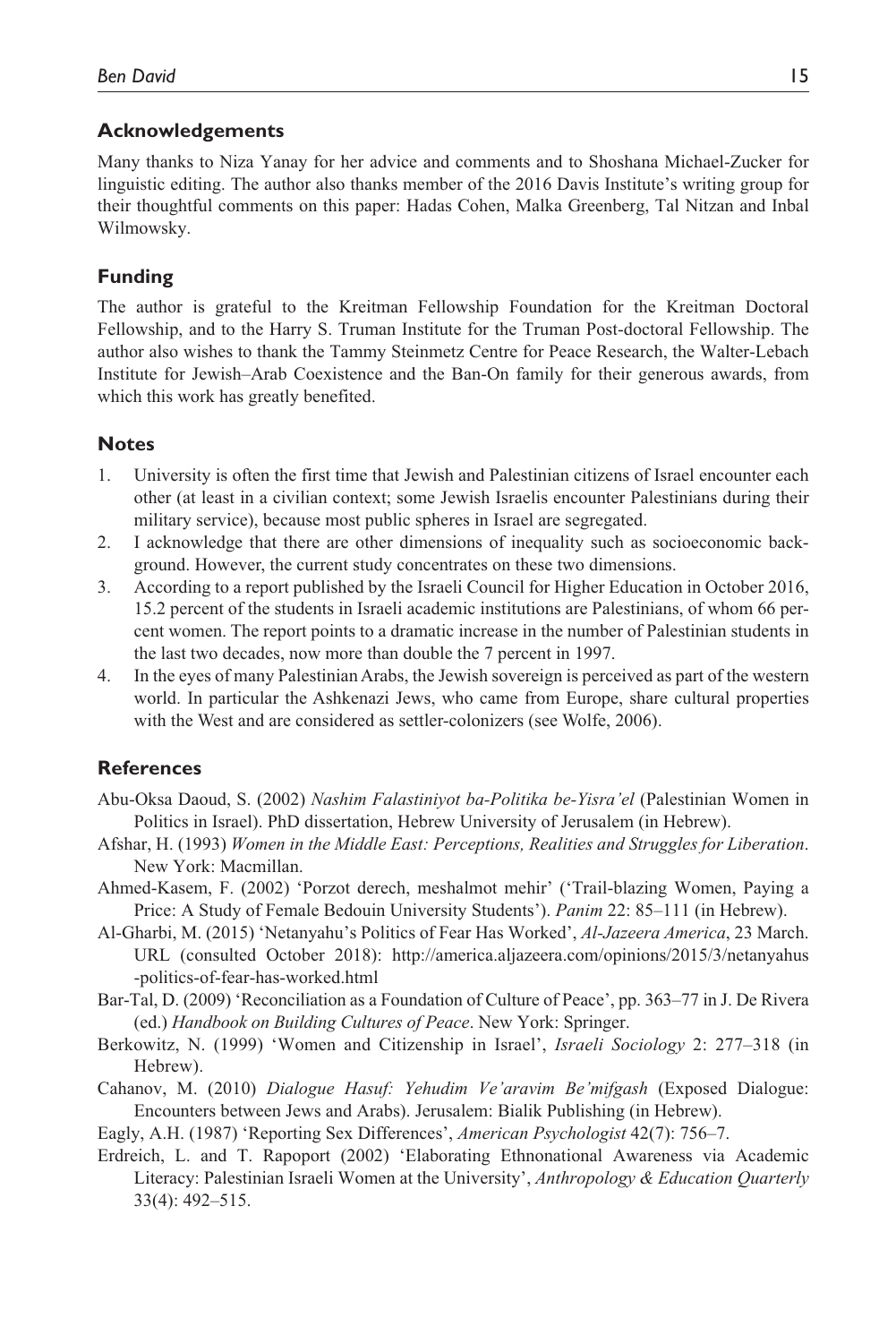- Fine, M.E., L.E. Weis, L.C. Powell and L. Wong (1997) *Off White: Readings on Race, Power, and Society*. London: Taylor and Francis/Routledge.
- Galtung, J. (1990) 'Cultural Violence', *Journal of Peace Research* 27(3): 291–305.
- Giddens, A. (1979) 'Agency, Structure', pp. 49–95 in *Central Problems in Social Theory*. London: Palgrave.
- Giddens, A. (1984) *The Constitution of Society: Outline of the Theory of Structuration*. Berkeley: University of California Press.
- Giorgi, A. (1975) 'An Application of Phenomenological Method in Psychology', *Duquesne Studies in Phenomenological Psychology* 2: 82–103.
- Hasan, M. (2002) 'The Politics of Honor: Patriarchy, the State and the Murder of Women in the Name of Family Honor', *Journal of Israeli History* 21(1–2): 1–37.
- Herzog, H. (1998) 'Homefront and Battlefront: The Status of Jewish and Palestinian Women in Israel', *Israel Studies* 3(1): 61–84.
- Herzog, H. (2004) 'Both an Arab and a Woman: Gendered, Racialised Experiences of Female Palestinian Citizens of Israel', *Social Identities* 10(1): 53–82.
- Hill-Collins, P. (2002) *Black Feminist Thought: Knowledge, Consciousness, and the Politics of Empowerment*. New York: Routledge.
- hooks, b. (1996) *Killing Rage: Ending Racism*. New York: Holt Paperbacks.
- Josselson, R. (2013) *Interviewing for Qualitative Inquiry: A Relational Approach*. New York: Guilford Press.
- Kimmerling, B. (2009) *The Palestinian People: A History*. Cambridge, MA: Harvard University Press.
- Maoz, I. (2004) 'Coexistence Is in the Eye of the Beholder: Evaluating Intergroup Encounter Interventions between Jews and Arabs in Israel', *Journal of Social Issues* 60(2): 437–52.
- Maoz, I. (2011) 'Does Contact Work in Protracted Asymmetrical Conflict? Appraising 20 Years of Reconciliation-aimed Encounters between Israeli Jews and Palestinians', *Journal of Peace Research* 48(1): 115–25.
- Moscovici, S., C. Sherrard and G. Heinz (1976) *Social Influence and Social Change*. London: Academic Press.
- Rouhana, N. and S.T. Fiske (1995) 'Perception of Power, Threat, and Conflict Intensity in Asymmetric Intergroup Conflict Arab and Jewish Citizens of Israel', *Journal of Conflict Resolution* 39(1): 49–81.
- Sa'ar, A. (2007) 'Contradictory Location: Assessing the Position of Palestinian Women Citizens of Israel', *Journal of Middle East Women's Studies* 3(3): 45–74.
- Saguy, T., J.F. Dovidio and F. Pratto (2008) 'Beyond Contact: Intergroup Contact in the Context of Power Relations', *Personality and Social Psychology Bulletin* 34(3): 432–45.
- Scott, J.C. (1985) *Weapons of the Weak: Everyday Forms of Resistance*. New Haven, CT: Yale University Press.
- Shnabel, N. and A. Nadler (2008) 'A Needs-based Model of Reconciliation: Satisfying the Differential Needs of Victim and Perpetrator', *Journal of Personality and Social Psychology* 94(1): 116–32.
- Shnabel, N. and M. Noor (2012) 'Competitive Victimhood among Jewish and Palestinian Israelis Reflects Differential Threats to their Identities', in K.J. Jonas and T.A. Morton (eds) *Restoring Civil Societies: The Psychology of Intervention and Engagement following Crisis*. Malden, MA: Wiley-Blackwell.
- Smooha, S. (2013) 'Madad yahasey Aravim-Yehudim be'yisrael leshnat 2010' ('Assessment of the Relations between Jews and Arabs in Israel for the Year 2010'). Jerusalem: Israeli Institute for Democracy.
- Stallybrass, P. and A. White (1986) *The Poetics and Politics of Transgression*. London: Methuen.